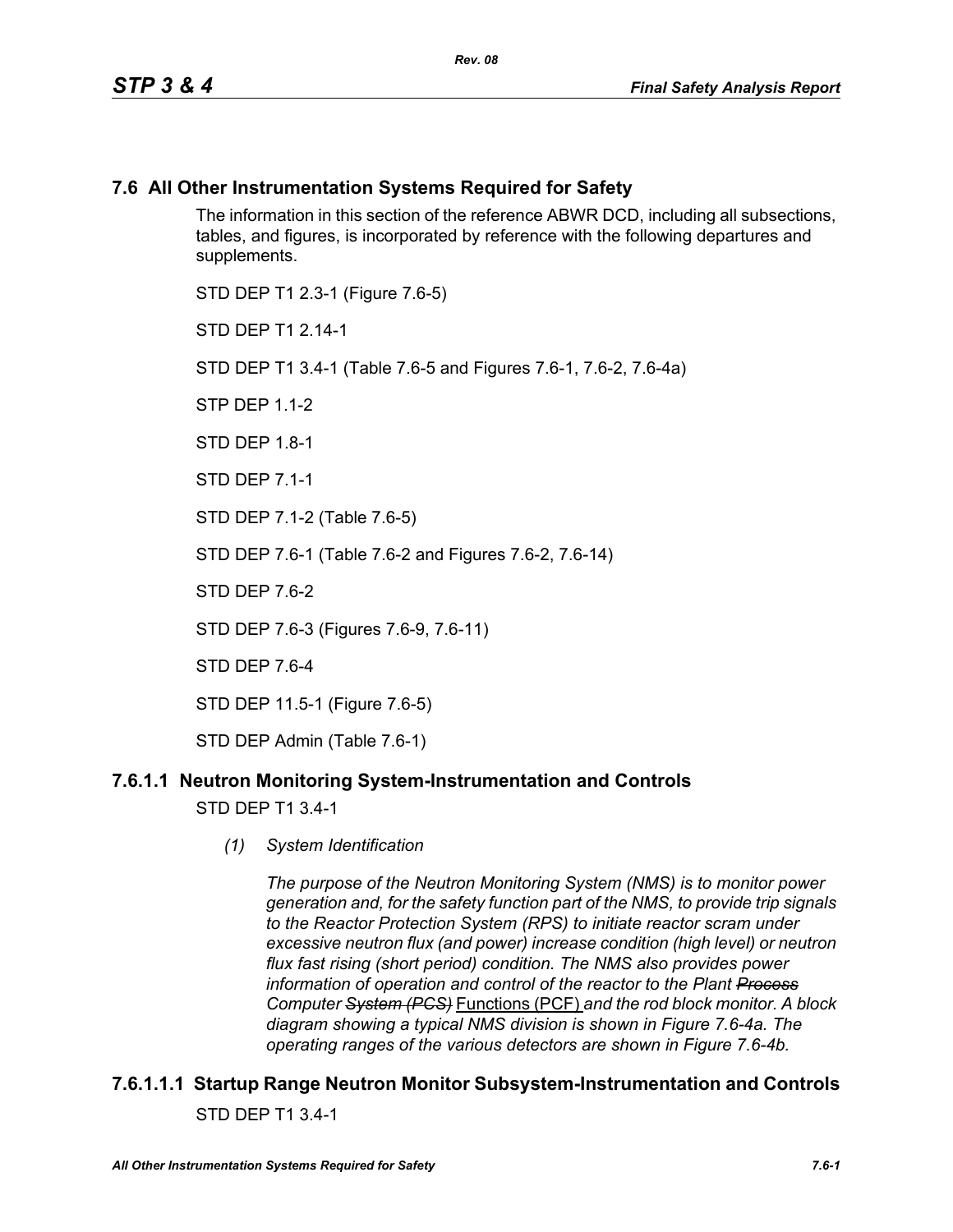#### *(3) Physical Arrangement*

*The 10 detectors are all located at fixed elevation slightly above the midplane of the fuel region, and are evenly distributed throughout the core. The SRNM locations in the core, together with the neutron source locations, are shown in Figure 7.6-1. Each detector is contained within a pressure barrier dry tube inside the core, with signal output exiting the bottom of the dry tube undervessel. Detector cables then penetrate the primary containment and are connected to preamplifiers located in the Reactor Building. The SRNM preamplifier signals are then transmitted to the SRNM DMC (digital measurement and control) units in the control room. The DMC*SRNM *units provide algorithms for signal processing, flux, and power calculations, period trip margin and period calculations, and provide various outputs for local and control console displays, recorder, and to the plant process computer system* function*. There are also the alarm and trip digital outputs for both high flux and short period conditions, and the instrument inoperative trip to be sent to the RPS and RCIS separately. The electronics for the SRNMs and their bypasses are located in four separate cabinets.*

#### *(4) Signal Processing*

*Over the 10-decade power monitoring range, two monitoring methods are used: (1) for the lower ranges the counting method which covers from 1.E+3 neutron/cm2 to 1.E+9 neutron/cm2, and (2) for the higher ranges, the Campbelling technique (mean square voltage, or MSV) which covers from 1.E+8 neutron/cm2 to 1.E+13 neutron/cm2 of neutron flux. In the counting range, the discrete pulses produced by the sensors are applied to a discriminator after preamplification. The discriminator, together with other digital noise-limiter features, separates the neutron pulses from gamma radiation and other noise pulses. The neutron pulses are then counted. The reactor power is proportional to the count rate. In the MSV range, where it is difficult to distinguish the pulses, a DC voltage proportional to the mean square value of the input signal is produced. The reactor power is proportional to this mean square voltage. In the mid-range overlapping region, where the two methods are changed over, the DMC-based SRNM calculates the neutron flux based on a weighted interpolation of the two flux values calculated by both methods. A continuous and smooth flux reading transfer is achieved in this manner. There is also the calculation algorithm of the period-based trip circuitry that generates trip margin setpoint for the period trip protection function.*

#### *(6) Bypasses and Interlocks*

*The SRNM also sends an interlock signal to the safety system logic control (SSLC) system. This signal is called "ATWS Permissive" and is a binary signal indicating whether the SRNM power level is above or below a specific setpoint level (Table 7.6-1). If this signal is a "high" level indicating the power*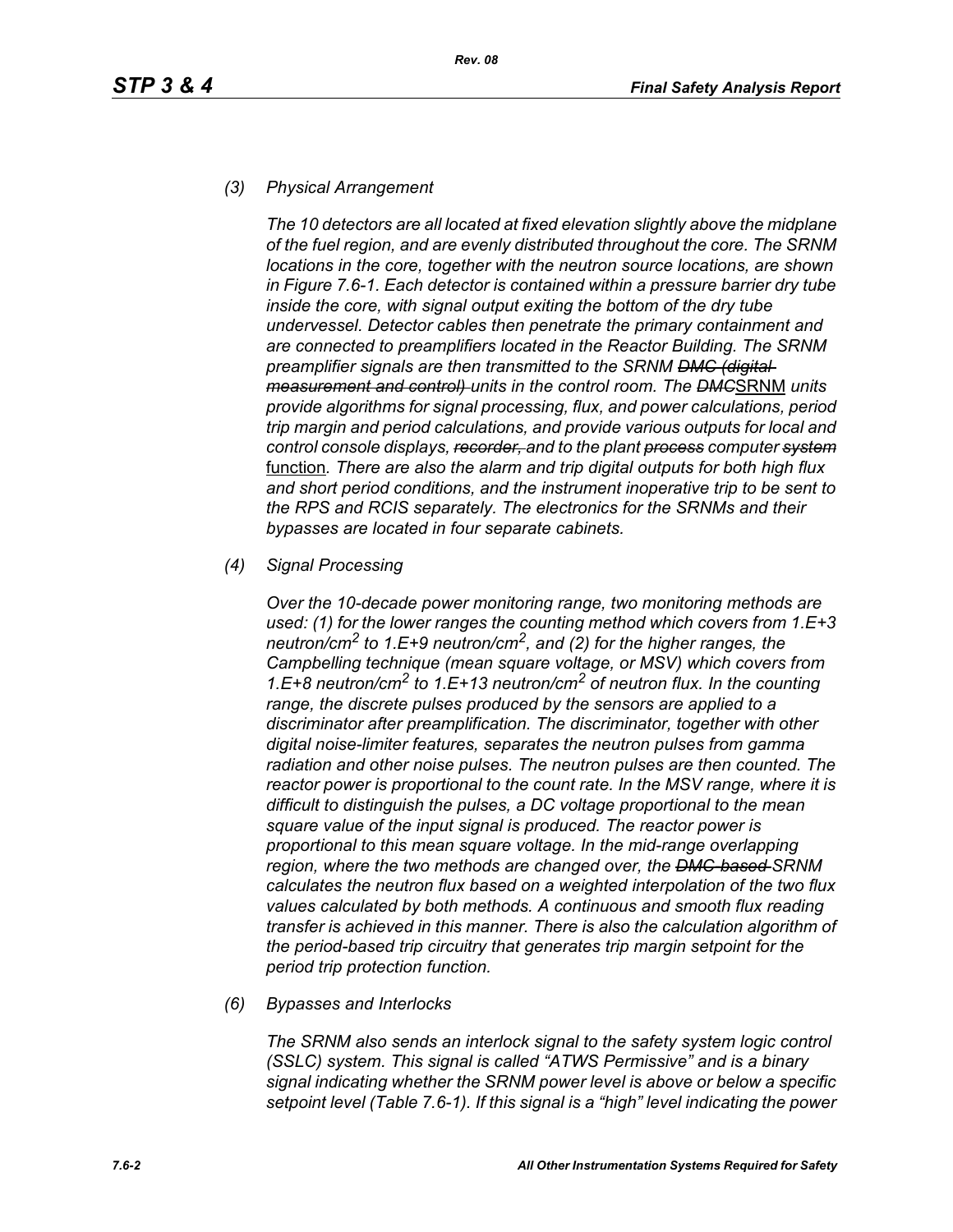*is above the setpoint, this will allow the SSLC to permit ATWS protection action such as permission to inject liquid poison.*

### **7.6.1.1.2 Power Range Neutron Monitor Subsystem—Instrumentation and Controls**

### **7.6.1.1.2.1 Local Power Range Neutron Monitor Subsystem—Instrumentation and Controls**

STD DEP T1 3.4-1

STD DEP Admin

*(1) General Description*

*The local power range monitor (LPRM) monitors local neutron flux in the power range. The LPRM provides input signals to the APRM Subsystem (Subsection 7.6.1.1.2.2) and to the plant computer system*function *(Subsection 7.7.1.5). See Figures 7.6-1 and 7.6-2.*

*(4) Signal Processing*

*The LPRM detector outputs are connected by coaxial cables from under the vessel pedestal region and routed through the primary containment penetration, and through the Reactor Building to be processed for signal conditioning analog-to-digital conversion function in the control room. The LPRM signals are connected to the APRM units in the control room, where the signals are amplified. Such amplified voltage is proportional to the local neutron flux level. The LPRM signals are then used by the APRM to produce APRM signals. The 208 LPRM detectors are separated and divided into four groups to provide four independent APRM signals. Individual LPRM signals are also transmitted through dedicated interface units (for isolation) to various*  systems such as the RCIS, and the plant **process** computer functions.

*(5) Trip Functions*

*The LPRM channels provide alarm signals indicating when an LPRM is upscale, down-scale, or bypassed. However, such signals are not sent to the RPS for scram trip or RCIS for rad*rod *block.*

*(7) Redundancy*

*The LPRM detector assemblies are divided into groups. The redundancy criteria are met in the event of a single failure under permissible APRM bypass conditions. A scram signal can be*is *generated in the Reactor Protection System (RPS) as required if the inoperative trip of the APRM is generated as described in (6).*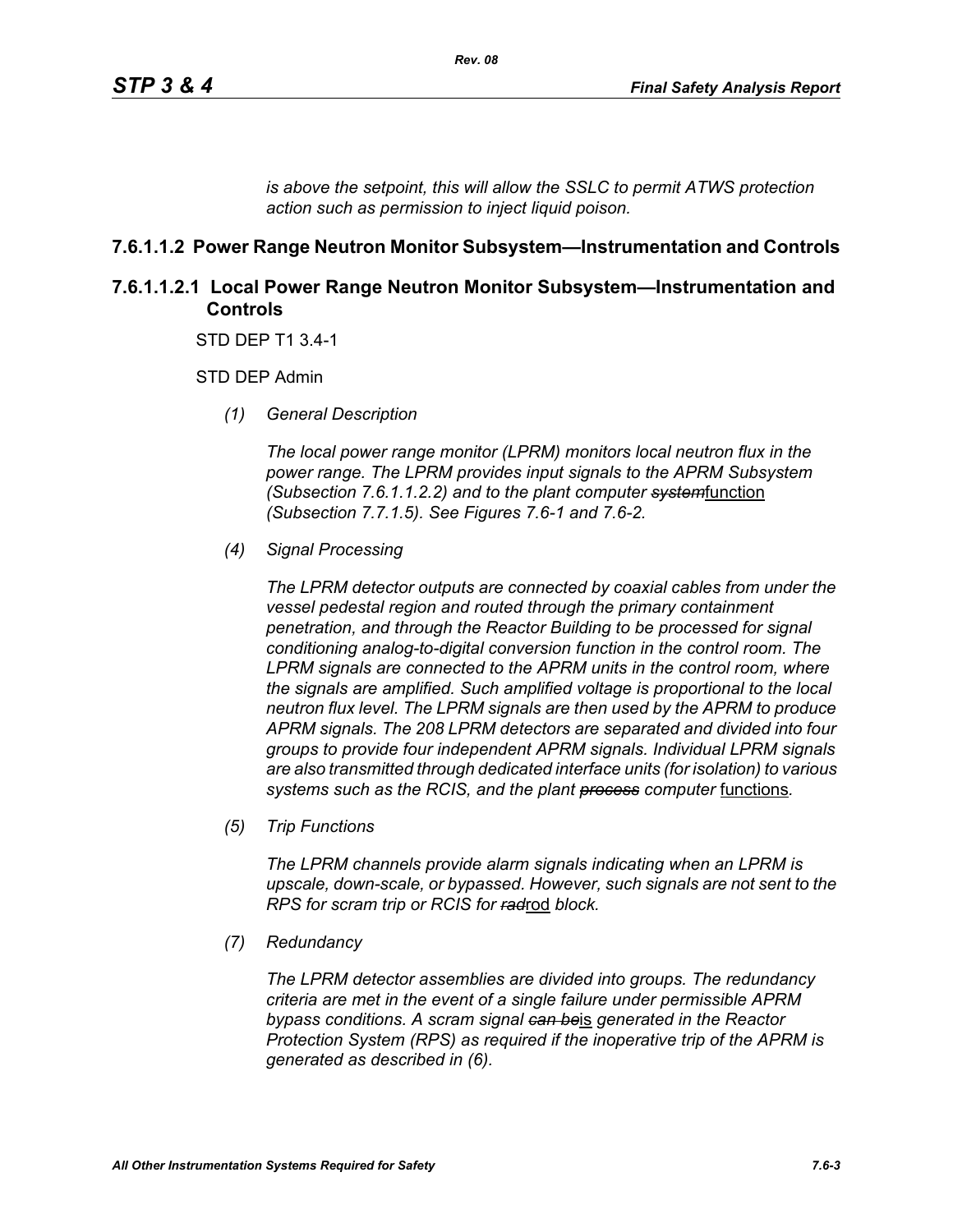### **7.6.1.1.2.2 Average Power Range Monitor Subsystem—Instrumentation and Controls**

STD DEP T1 3.4-1

STD DEP 7.6-1

- *(1) General Description*
	- *(a) Average Power Range Monitor (APRM)*

*The APRMs are safety-related systems. There are four divisions of DMC-based APRM channels located in the control room. Each channel receives 52 LPRM signals as inputs, and averages such inputs to provide a core average neutron flux that corresponds to the core average power. One APRM channel is associated with each trip system of the Reactor Protection System (RPS). However, a trip signal from each APRM division also goes to all other RPS divisions, with proper signal isolation.*

*(b) Oscillation Power Range Monitor (OPRM)*

*The OPRM is a functional subsystem of the APRM. There are four safetyrelated OPRM channels, with each OPRM channel as part of each of the four APRM channels. Each OPRM receives the identical LPRM signals from the corresponding APRM channel as inputs, and forms a special OPRM cell configuration to monitor the neutron flux behavior of all regions of the core. Each OPRM cell represents a combination of four LPRM signals selected from the LPRM strings at the four corners of a four-by-four fuel bundle square region. The OPRM detects thermal hydraulic instability and provides trip functions to the RPS to suppress neutron flux oscillation prior to the violation of safety thermal limits. The OPRM trips are combined with*separate from *the APRM trips of the same APRM channel, to be sent to the RPS.*

*(4) Trip Function*

*For the OPRM trip function, the response signal of any one OPRM cell that satisfies the conditions and criteria of the trip algorithm will cause a trip of the associated OPRM channel. Figure 7.6-14 illustrates the trip algorithm logic. The OPRM trip function does not have its own inoperative trip for insufficient number of total LPRM inputs in the channel. It follows the APRM's inoperative trip of insufficient number of LPRMs.* The OPRM function has its own inoperative trip when the channel has less than the required minimum operable cells, when there is an OPRM self-diagnostic fault, when the APRM instrument watchdog timer has timed out, or if there is a loss of power to the APRM instrument.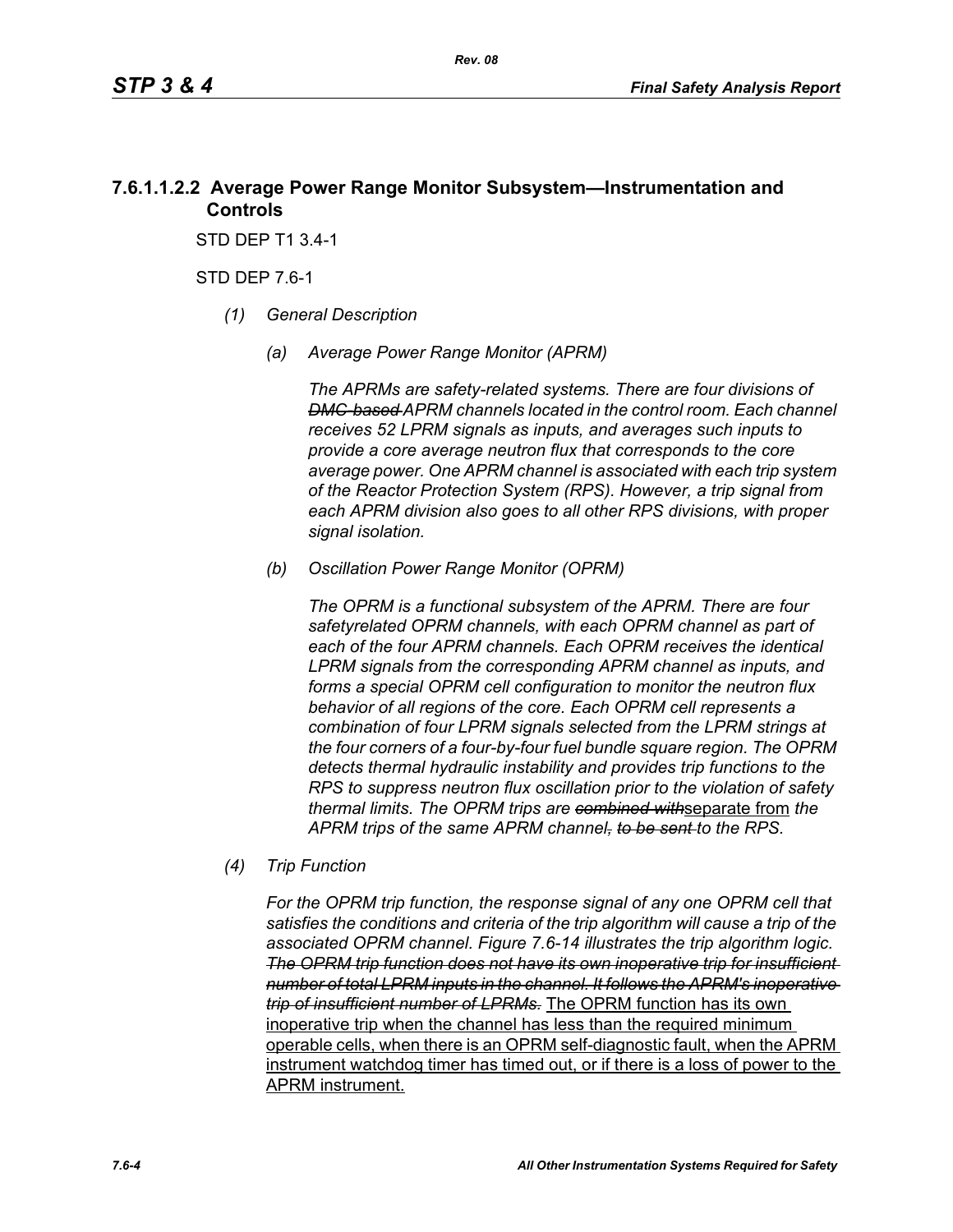- *(5) Bypasses and Interlocks*
	- *(a) APRM*

*The APRM also sends an interlock signal to the SSLC* ELCS *similar to the SRNM "ATWS Permissive" signal (Table 7.6-2). If this signal is a "high" level indicating the power is above the setpoint, this will allow the SSLC* ELCS *to permit ATWS protection action.*

- *(6) Redundancy*
	- *(b) OPRM*

*There are four independent and redundant OPRM channels. The above APRM redundancy condition also applies to OPRM since each OPRM*  channel is associated with one RPS division. *is a subsystem of each of the four APRM channels. The OPRM trip outputs* are provided separately from the APRM trips to RPS and*also follow the* RPS *two-out-of-four logic as the APRM since the OPRM trip outputs are combined with other APRM trip outputs in each APRM channel to provide the final trip outputs to the RPS. In addition, each LPRM string with four LPRM detectors provides one LPRM input to each of the four independent and redundant OPRM channels. This provides core regional monitoring by redundant OPRM channels.*

*(7) Testability*

*APRM channels are calibrated using data from previous full-power runs and are tested by procedures in the instruction manual. Each APRM channel can be tested individually for the operability of the APRM scram and rod-blocking*  functions by introducing test signals. This includes the test for the OPRM trip *function. A self-testing feature similar to that described for SSLC is also provided.*

### **7.6.1.1.3 Reactor Operator Information**

#### STD DEP Admin

*The man-machine interface of the Neutron Monitoring System provides for the information and controls described in this subsection. The lists provided in Table 7.6- 3* 7.6-5 *consist of major signal information which is also documented in the system IED (Figure 7.6-1) and the system IBD (Figure 7.6-2).*

# **7.6.1.2 Process Radiation Monitoring System – Instrumentation and Controls**

STD DEP T1 2.3-1

*The process radiation subsystems are shown in the system design IED (Figure 7.6-5). Subsystems (1*2*) through (4) are classified nuclear safety-related, while subsystems*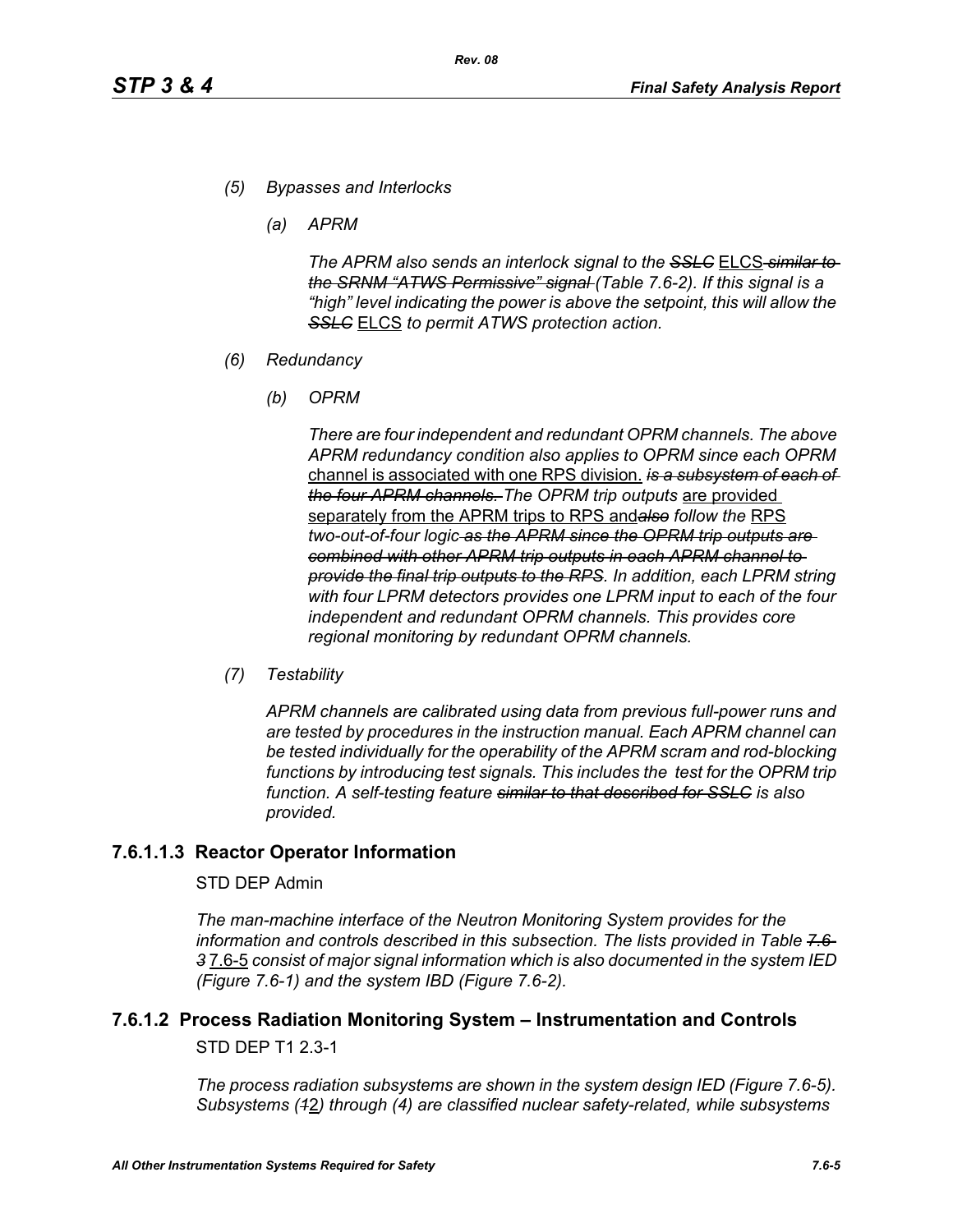(1) and *(*5*) through (11) are classified as non-safety-related. System descriptions and requirements are described in detail in Section 11.5*.

### **7.6.1.3 High Pressure/Low Pressure Systems Interlock Protection Functions**

STD DEP 7.1-1

*(14) Setpoints*

*See Chapter 16 for setpoints and margin.*Chapter 16 describes the methods for calculating setpoints and margins.

#### **7.6.1.6 Containment Atmospheric Monitoring (CAM) System-Instrumentation and Controls**

STD DEP T1 2.14-1

STD DEP 11.5-1

*(1) System Identification*

*The CAM System (Figures 7.6-7 and 7.6-8) consists of two independent but redundant Class 1E divisions (I and II)* of radiation channels*, which are electrically and physically separated, and a non-safety H<sub>2</sub>/O<sub>2</sub> monitoring* subsystem*. Each CAM division* divisional radiation channel *has the capability of monitoring the total gamma-ray dose rate*. CAMS also has the capability of monitoring and concentration of hydrogen and oxygen (H<sub>2</sub>/O<sub>2</sub>) in the *drywell and/or the suppression chamber during plant operation, and following a LOCA event.* 

*There are two radiation monitoring channels per division; one for monitoring the radiation level in the drywell and the other for monitoring the radiation level in the suppression chamber. Each monitoring channel consists of an ion chamber* a *detector,* and *a digital log radiation monitor, and a recorder. Each radiation monitoring channel provides alarm indication in the control room on high radiation levels and also if the channel becomes inoperative.* The monitor also provides data for the historian function.

The H<sub>2</sub>/O<sub>2</sub> monitoring subsystem has two channels and consists **Each** *divisional H2/O2 monitoring channel consists of valves, pumps, and pipes used to extract samples of the atmosphere in the drywell or the suppression chamber and feed the extracted air sample into an analyzer and monitor for measurement, recording, and for alarm indication on high concentration of*  gas levels. The H<sub>2</sub>/O<sub>2</sub> monitoring subsystem is non-safety and is physically and electrically separate from the safety-related components of the system.

*The piping used for the gas extraction is made of stainless steel and utilizes heat tracing to keep the pipes dry and free of moisture condensation.*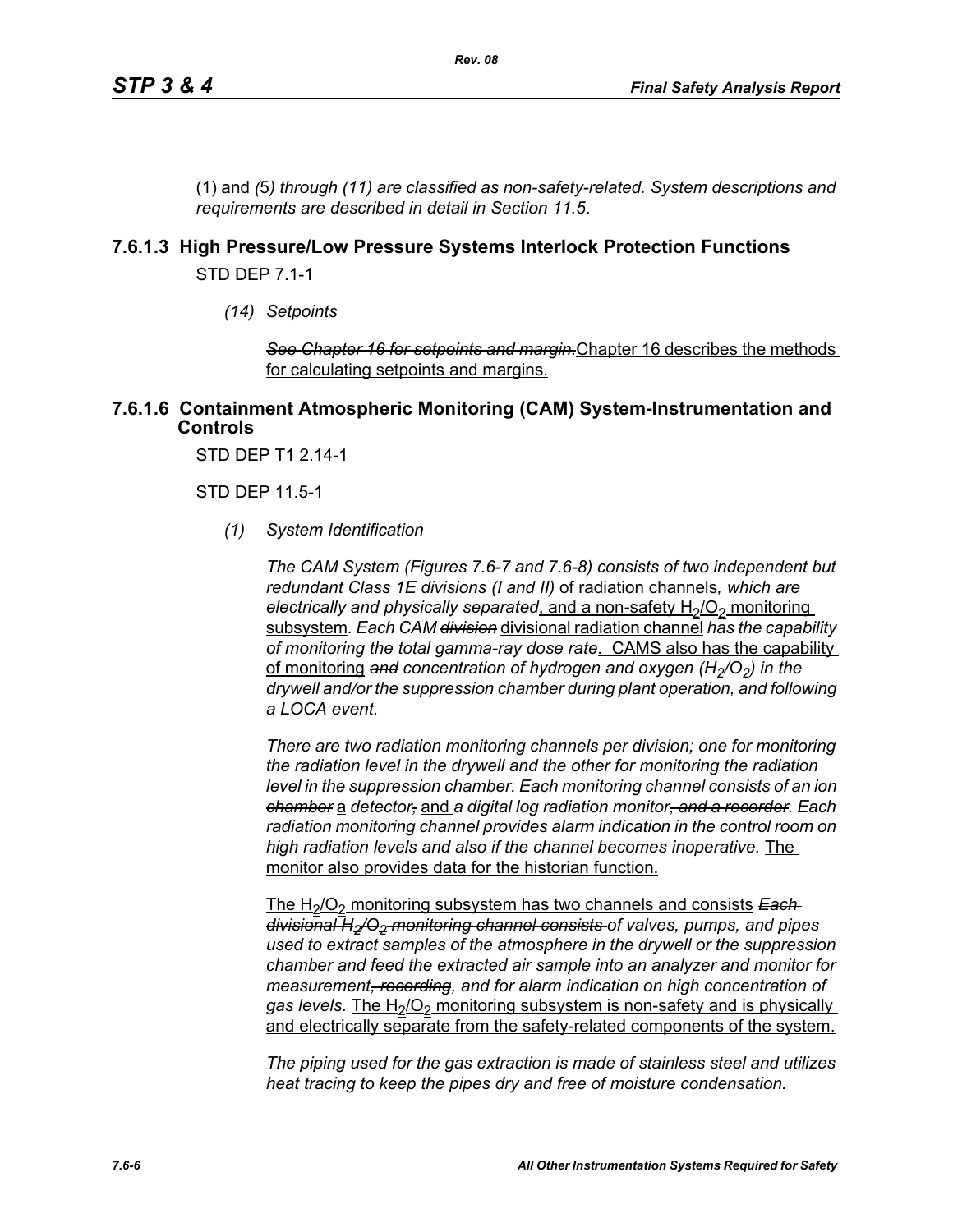### *(2) Power Sources*

*Each CAM Subsystem* radiation channel *is powered from divisional 120 VAC instrument bus. The same Class 1E divisional 120 VAC power source also*  supplies the heat tracing blanket used for the sampling lines. The H<sub>2</sub>/O<sub>2</sub> subsystem is powered from non-safety equipment.

*Rev. 08*

### *(3) Initiating Circuits*

*Each divisional gamma radiation monitoring channel can be energized manually by the operator*. *or automatically by the LOCA signal. For the manual mode, the* The *gamma radiation monitor is on continuously during plant operation and remains on until power is turned off by the operator.*

*In the power off mode, the channel will be activated automatically in the presence of a LOCA (high drywell pressure or low reactor water level).*

*Each <del>divisional</del> H<sub>2</sub>/O<sub>2</sub> monitoring subsystem channel (except for the two sampling pumps) is powered continuously during plant operation. One pump* Each subsystem channel *is controlled by an operator and is used during reactor operation and the other is* can also be *turned on by the LOCA signal to allow measurement during an accident.*

The heat tracing used in each  $H_2/O_2$  sample line is temperature controlled to *prevent moisture condensation in the pipes.* 

*Each <del>divisional</del> H<sub>2</sub>/O<sub>2</sub> analyzer and monitor can selectively measure the atmosphere in the drywell or the suppression chamber.*

*Division I and II LOCA signals are provided to the CAM System from the RHR System. These signals are based on two-out-of-four logic signals for the high drywell pressure or low reactor water level.*

*(4) Redundancy and Diversity*

*The CAM Subsystems, Divisions I and II* radiation channels*, are independent and are redundant to each other.*

*(5) Divisional Separation*

*The two CAM Subsystems* radiation monitoring channel divisions *are electrically and physically separated so that no single design basis event is capable of damaging equipment in more than one CAM division. No single*  failure or test, calibration, or maintenance operation can prevent function of *more than one division.*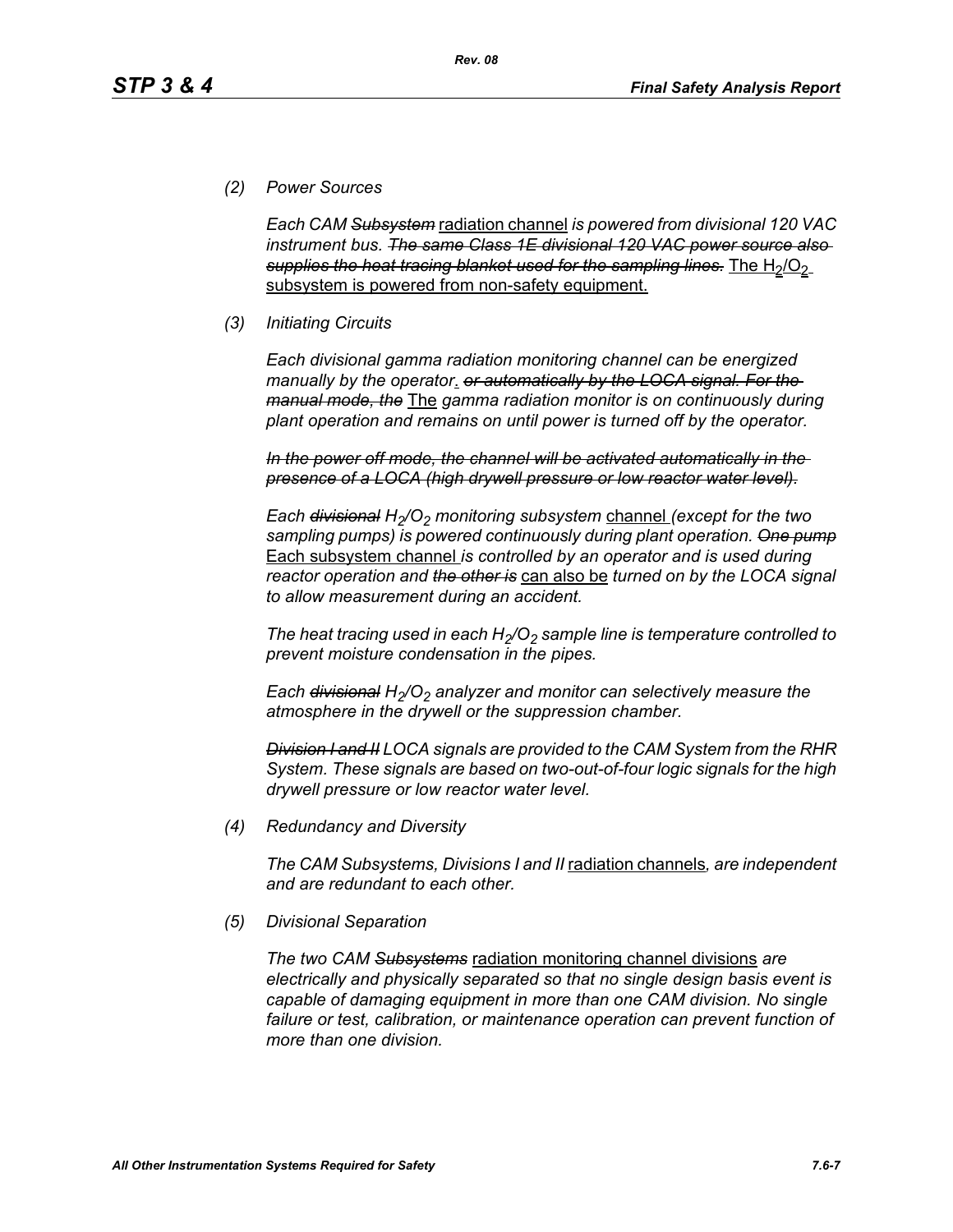*(7) Environmental Consideration*

*The CAM System* radiation monitoring channels are*is qualified Seismic Category I and is*are *designed for operability during normal and post-accident environments.*

*(8) Operational Considerations*

*The following information is available to the reactor operator:*

- *(a) Each gamma radiation channel consists of an ion chamber* a detector and *a log radiation monitor, and a recorder. Each channel has a range of 0.01 Gy/h* Sv/h *to 10*5 Sv/h *Gy/h. Each channel will initiate an alarm on high radiation level or on an inoperative channel.*
- *(b) Each hydrogen/oxygen monitoring channel uses*subsystem channel contains *a sampling rack for extracting the atmosphere from the drywell or the suppression chamber and for analyzing the contents for both H2/O2 concentration. The gaseous measurements are made by volume on a wet basis after humidity correction (dry basis before humidity correction). Separate monitors are provided for oxygen and hydrogen indications.*

*Each H<sub>2</sub>/O<sub>2</sub> analyzer <del>rack has a series of</del>subsystem channel has alarms to indicate a high concentration of hydrogen and of oxygen, and to alert the operator of any abnormal system parameter. Refer to Figure 7.6-8 for definition of these alarms.*

#### **7.6.1.7 Suppression Pool Temperature Monitoring System-Instrumentation and Controls**

#### **7.6.1.7.1 System Identification**

STD DEP 7.6-2

*The Suppression Pool Temperature Monitoring (SPTM) System is a subsystem of the* Reactor Trip and Isolation System (RTIS). It is *provided to monitor suppression pool temperature. Monitoring of suppression pool temperature is provided so that trends in suppression pool temperature may be established in sufficient time for proper cooling of the suppression pool water and for reactor scram due to high suppression pool temperature and for reactor power control based upon symptom-based emergency operating procedures.*

### **7.6.1.7.3 Equipment Design**

STD DEP T1 3.4-1

STD DEP 7.6-3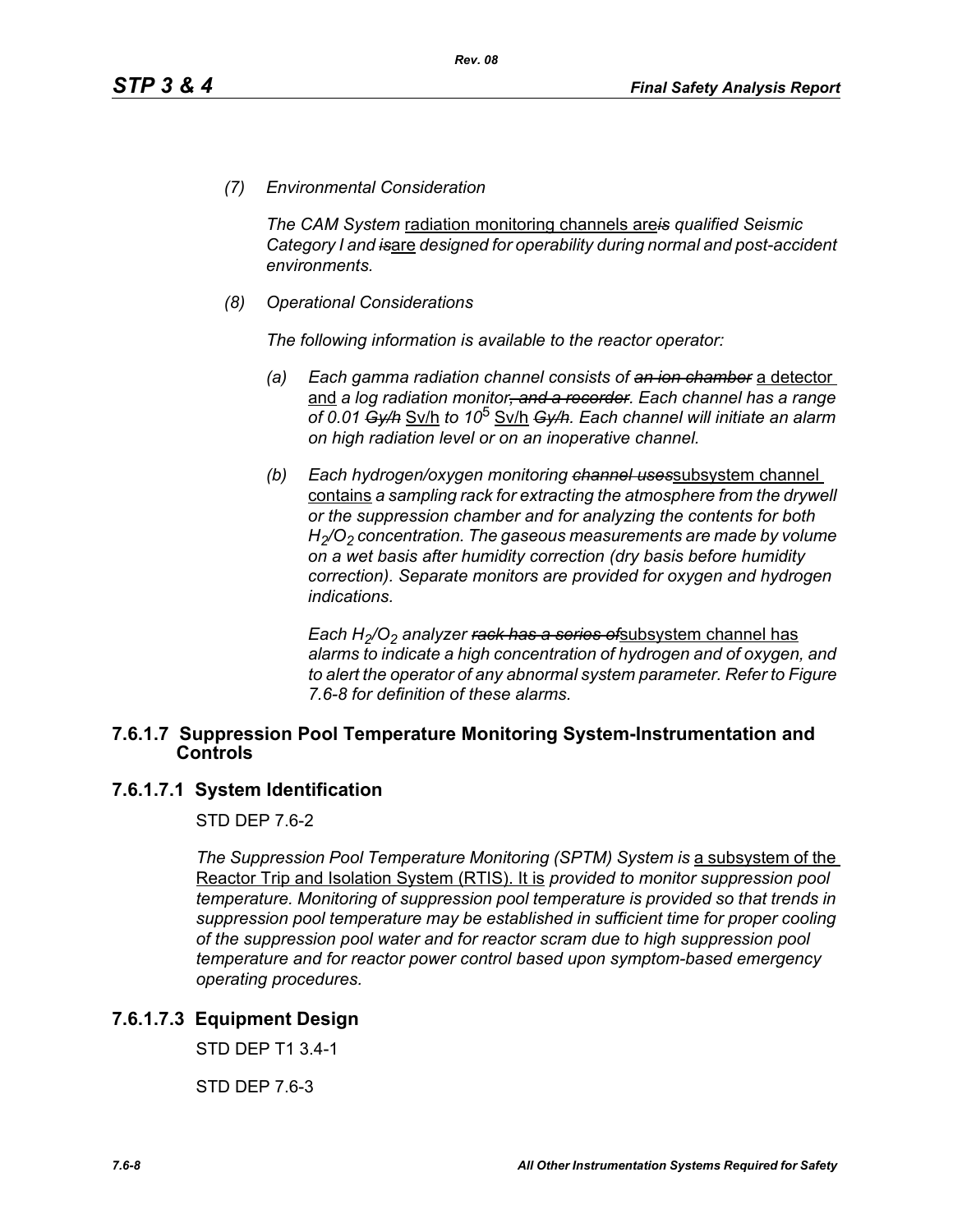*The SPTM System configuration is shown in Figures 7.6-9 and 7.6-10. There are eight temperature circumferential sensor locations (Figure 7.6-9), which are chosen based upon the following considerations:*

*(2) Each SRV* discharge line quencher *is in direct sight of two sets of temperature sensors within 9 meters.*

*Electrical wiring for each sensor is terminated, for sensor replacement or maintenance, in the wetwell. This termination is sealed for moisture protection from condensation or wetwell sprays. Division I, II, III and IV sensors are wired through Division I, II, III or IV electrical penetrations, respectively. Division I, II, III or IV* I and II *sensor signals are wired to* for *the Remote Shutdown System* are directly hardwired*. all sensor signals multiplexed to the main control room via the respective Division I, II, III or IV essential multiplexers.*

### **7.6.1.7.9 Signal Processing**

STD DEP T1 3.4-1

*Processing of temperature signals is performed by a microprocessor*configurable logic device *for each instrument division. For each of the four instrument divisions, the temperature signals are arithmetically averaged to yield an average bulk suppression pool temperature. Provisions are incorporated to detect sensor failures. When failure of a sensor is detected, its output is not added to the sum of all other sensors in the division and the number of sensors is correspondingly reduced in computing the average temperature. In addition, the narrow range suppression pool water level signal from the Atmospheric Control System (ACS) is used to detect uncovery of the first set of sensors below the pool surface. After sensor installation, the elevation for each sensor is to be established with respect to a common reference elevation. When the suppression pool water level drops below the elevation of a particular sensor, that sensor signal is not used in computing the average. The wide range level signal from the ACS is utilized for this purpose for the remaining sensors.*

### **7.6.2 Analysis**

### **7.6.2.1 Neutron Monitoring System-—Instrumentation and Controls**

#### **7.6.2.1.1 General Functional Requirements Conformance**

STD DEP 7.6-4

*(2) Power Range Neutron Monitors (PRNM)*

*The PRNM Subsystem provides information for monitoring the average power level of the reactor core and for monitoring the local power level when the reactor power is in the power range (above approximately 15%* 5% *power). It mainly consists of the LPRM and the APRM Subsystems.*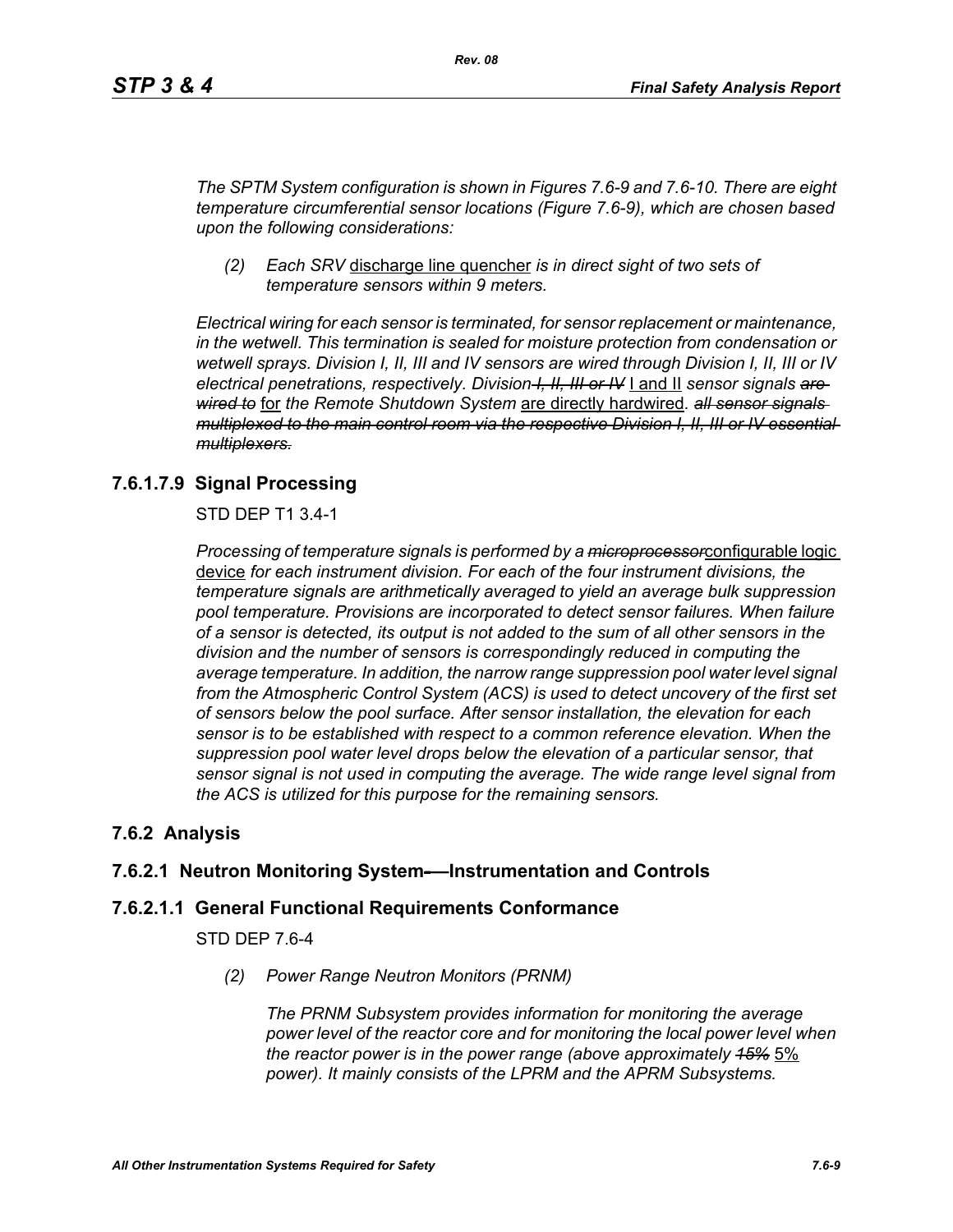### **7.6.2.1.2 Specific Regulatory Requirements Conformance**

*Rev. 08*

**STP DFP 11-2** 

STD DFP 18-1

STD DEP Admin

*(1) 10CFR50.55a (IEEE-* 279603*):*

*There are 52 LPRM assemblies evenly distributed in the core. There are four LPRM detectors on each assembly, evenly distributed from near the bottom of the fuel region to near the top of the fuel region (Figure 7.6-3). A total of 208 detectors are divided and assigned to four divisions for the four APRMs. Any single LPRM detector is only assigned to one APRM division. Electrical wiring and physical separation of the division is optimized to satisfy the safety-related system requirement. With the four divisions, redundancy criteria are met, since a scram signal can still be initiated with a postulated single failure under allowed APRM bypass conditions. The OPRM subsystem as described in Subsection 7.6.1.1.2.2 conforms to all applicable requirements of IEEE-* 279603*.*

*All applicable requirements of IEEE-* 279603 *are met with the NMS.*

*(4) Branch Technical Positions (BTPs)* 

*In accordance with the Standard Review Plan for Section 7.6, and with Table 7.1-2, only BTPs 21 and 22 are considered applicable for the NMS. They are addressed as follows:* 

*(a) BTP ICSB 21- "Guidance for Application of Regulatory Guide 1.47"* 

*The ABWR design is a single unit* two units do not share NMS equipment*. Therefore, Item B-2 of the BTP is not applicable. Otherwise, the NMS is in full compliance with this BTP.* 

#### **7.6.2.2 Process Radiation Monitoring System-—Instrumentation and Controls**

## **7.6.2.2.2 Specific Regulatory Requirements Conformance**

STP DEP 1.1-2

STD DEP 1.8-1

*(1) 10CFR50.55a (IEEE-* 279603*):*

*Electrical separation is maintained between the redundant divisions. All applicable requirements of IEEE-* 279603 *are met by the safety-related subsystem of the PRM System.*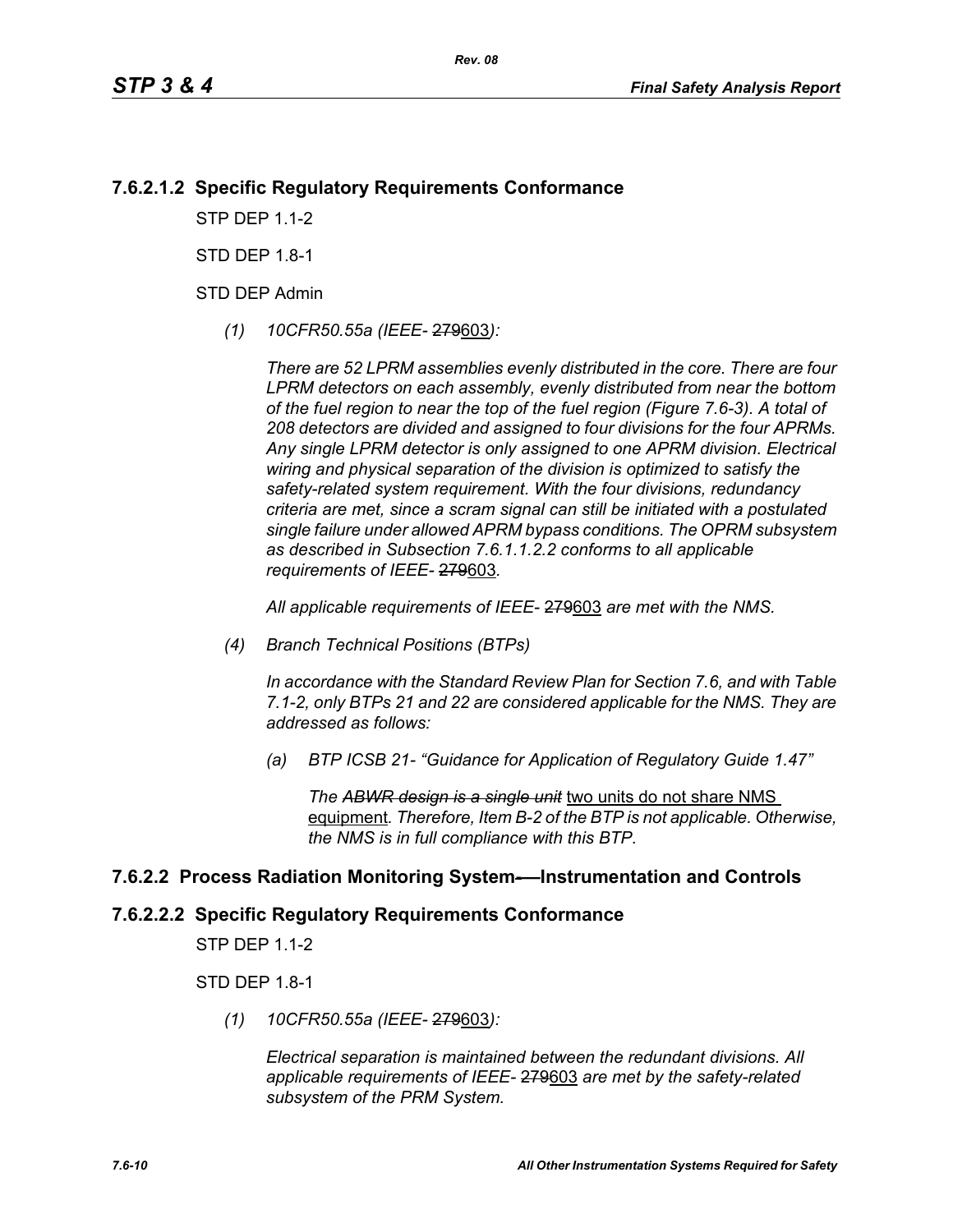*(4) Branch Technical Positions (BTPs)* 

*In accordance with the Standard Review Plan for Section 7.6, and with Table 7.1-2, only BTPs 21 and 22 are considered applicable for the PRM safetyrelated subsystems. They are addressed as follows:* 

*(a) BTP ICSB 21- "Guidance for Application of Regulatory Guide 1.47"*

*The ABWR design is a single unit* two units do not share PRM equipment*. Therefore, Item B-2 of the BTP is not applicable. Otherwise, the PRM System is in full compliance with this BTP.* 

### **7.6.2.3 High Pressure/Low Pressure Systems Interlock Function**

#### **7.6.2.3.2 Specific Regulatory Requirements Conformance**

STD DEP 1.8-1

*(1) 10CFR50.55a (IEEE-279*603*)*

*The HP/LP interlocks are an integral part of the RHR System, which is designed to meet the requirements of IEEE-279*603 *as discussed in Subsections 7.4.2.3.2 and 7.3.2.1.2.*

#### **7.6.2.6 Containment Atmospheric Monitoring System-—Instrumentation and Controls**

#### **7.6.2.6.2 Specific Regulatory Requirements Conformance**

STD DEP T1 2.14-1

STP DEP 1.1-2

STD DEP 1.8-1

*(1) 10CFR50.55a (IEEE-* 279603*)*

*The* safety related *CAMS* radiation channels *consists of two divisions which are redundantly designed so that failure of any single element will not interfere with the system operation. Electrical separation is maintained between the redundant divisions.*

*The CAMS does not actuate or interface with the actuation of another safety-related system. Therefore, any portion of IEEE-* 279603 *which pertains to such interfaces is not applicable. All other applicable requirements of IEEE-* 279603 *are met with the CAMS.*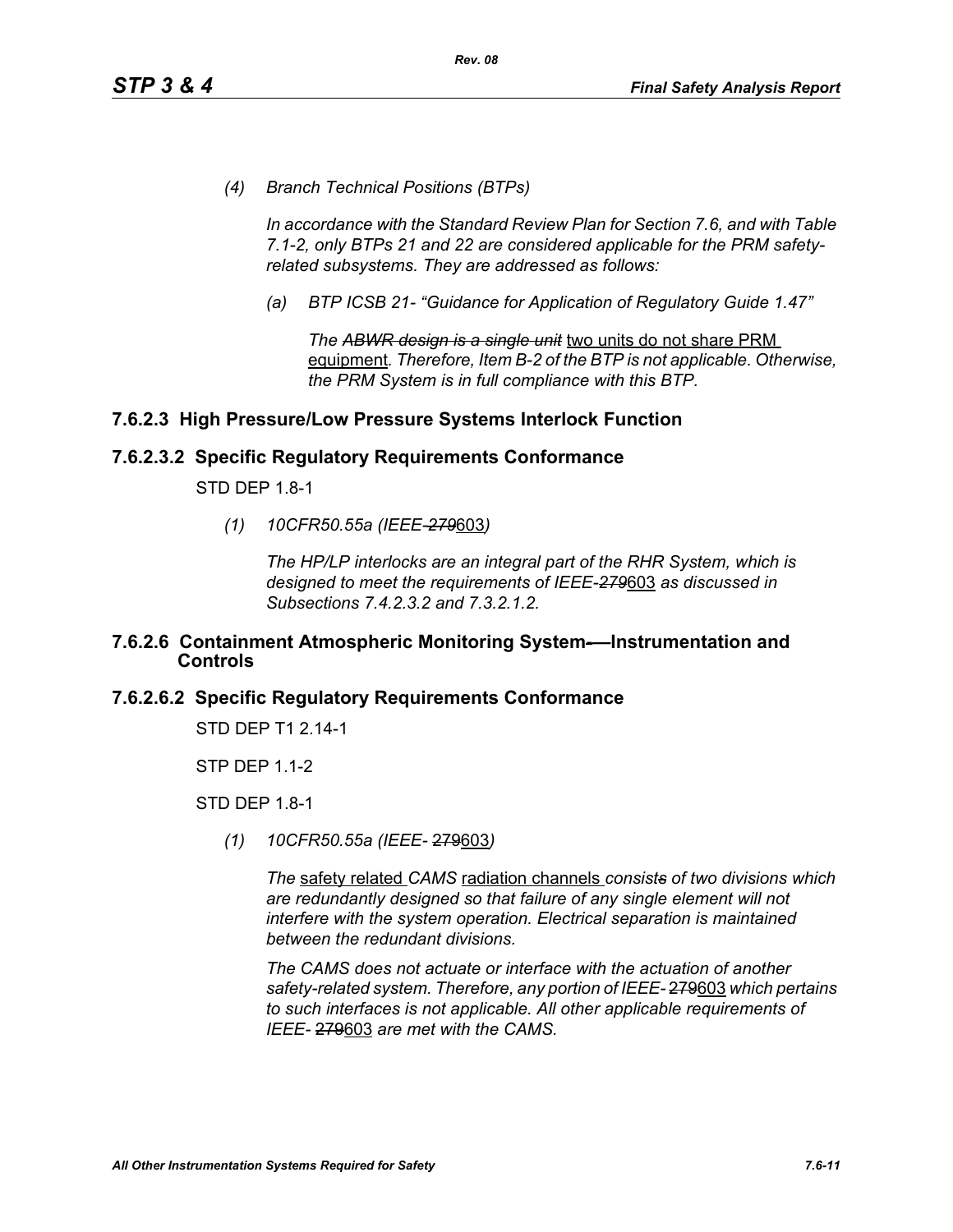*(4) Branch Technical Positions (BTPs)* 

*In accordance with the Standard Review Plan for Section 7.6, and with Table 7.1-2, only BTPs 21 and 22 are addressed for the CAMS as follows:* 

*(a) BTP ICSB 21- "Guidance for Application of Regulatory Guide 1.47"*

*The ABWR design is a single unit* two units do not share CAMS equipment. *Therefore, Item B-2 of the BTP is not applicable. Otherwise, the CAMS is in full compliance with this BTP.* 

#### **7.6.2.7 Suppression Pool Temperature Monitoring System-—Instrumentation and Controls**

### **7.6.2.7.2 Specific Regulatory Requirements Conformance**

STP DEP 1.1-2

STD DEP 1.8-1

*(1) 10CFR50.55a (IEEE*- 279603*)*

*The SPTM system continuously operates during the plant operation. It does, however, automatically initiate RHR for suppression pool cooling and generates four divisional trip signals for RPS. Therefore, the portions of IEEE- 279603 which pertain to actuation of safety functions apply through RHR and RPS. All other applicable requirements of IEEE- 279603 are met with the SPTM system.*

*(4) Branch Technical Positions (BTPs)*

*In accordance with the Standard Review Plan for Section 7.6, and with Table 7.1-2, only BTPs 21 and 22 need be addressed for the SPTM System. They are as follows:*

*(a) BTP ICSB 21-* "Guidance for Application of Regulatory Guide 1.47"

*The ABWR design is a single unit* two units do not share SPTM equipment*. Therefore, Item B-2 of the BTP is not applicable. Otherwise, the SPTM System is in full compliance with this BTP.*

#### **7.6.3 COL License Information**

#### **7.6.3.1 APRM Oscillation Monitoring Logic**

The following standard supplement addresses COL License Information Item 7.2.

There are no departures from the fuel design licensing basis that are described in the reference ABWR DCD, including the core thermal hydraulic design described in Section 4.4. The APRM oscillation logic is designed in accordance with the BWR Owners Group Stability Option III and described in Subsection 7.6.1.1.2.2.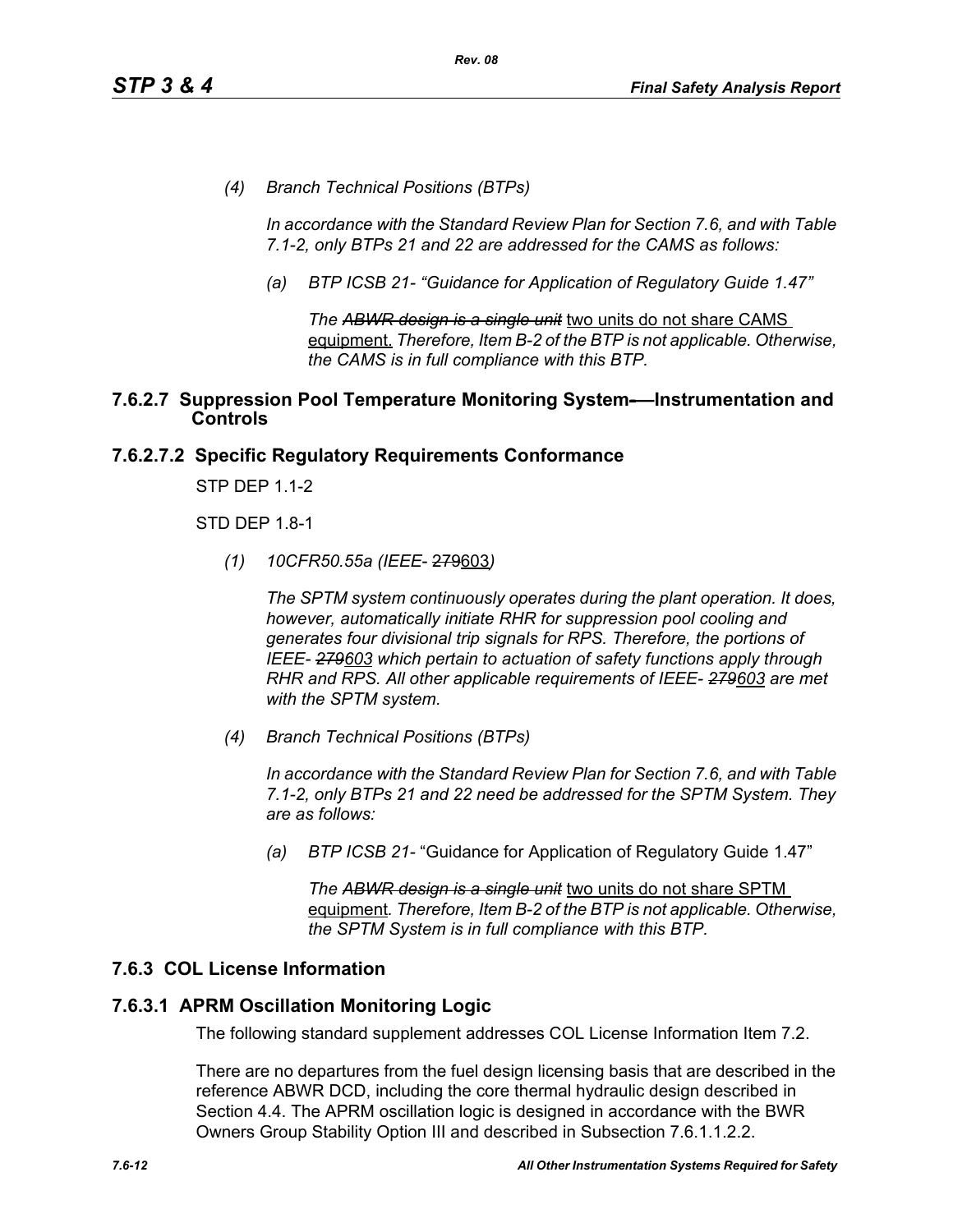| <b>Trip Function</b>                        | <b>Trip Setpoint (Nominal)</b> | <b>Action</b>                                                                                |  |
|---------------------------------------------|--------------------------------|----------------------------------------------------------------------------------------------|--|
| <b>SRNM Short Period Trip</b>               | 11 seconds                     | Scram <sup>+</sup><br>(bypassed in RUN & REFUEL)<br>(no scram function in counting<br>range) |  |
| <b>SRNM Period Withdrawal</b><br>Permissive | 56 seconds                     | Warning <sup><i>I</i></sup> (bypassed in $RVMRUN$ )                                          |  |

#### **Table 7.6-1 SRNM Trip Function Summary**

*Rev. 08*

‡ Scram action only active in MSV range, which is defined as above 1 x 10-4% power.

 $f$  Conditions for activation will be defined in the technical specifications.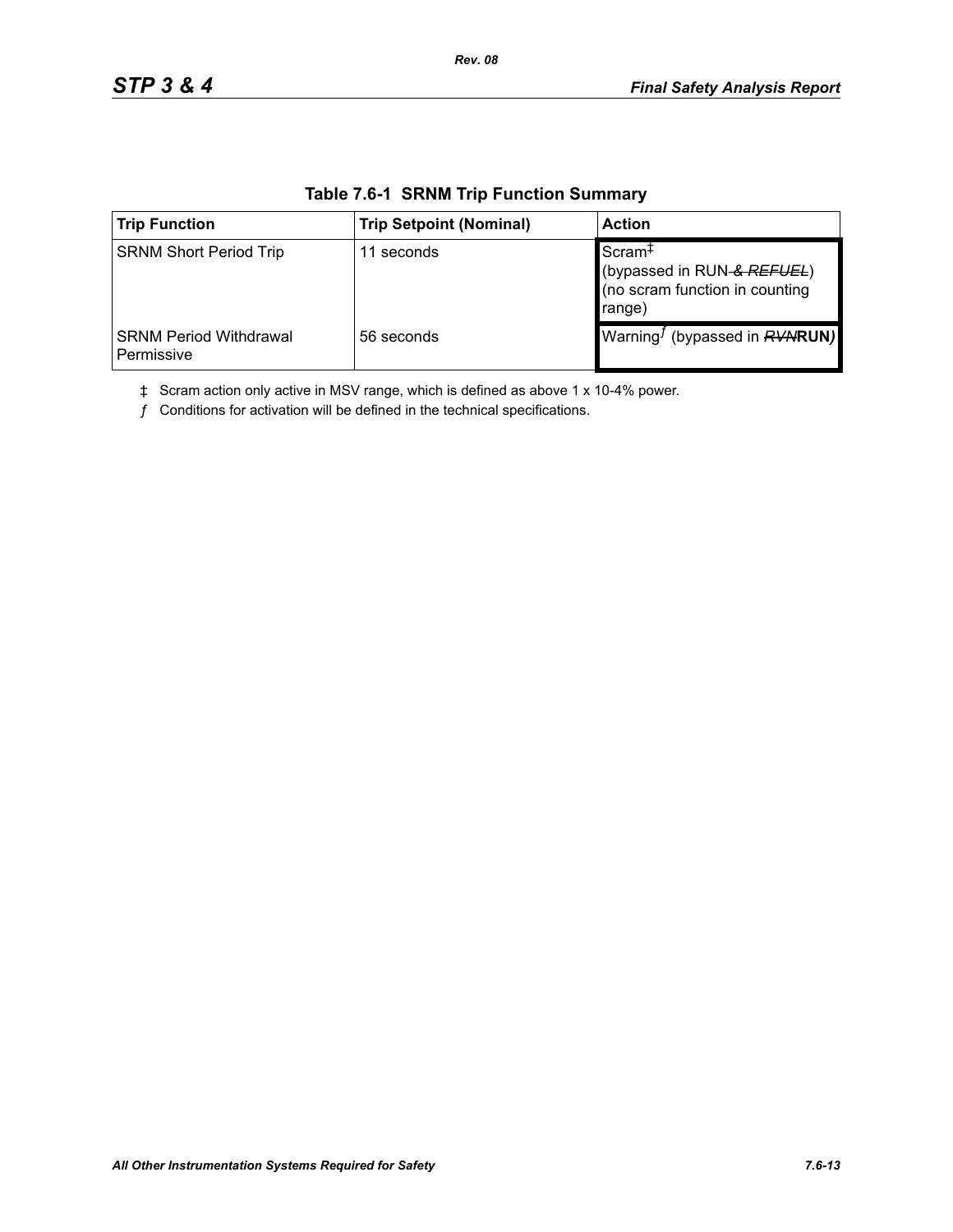| <b>Trip Function</b>                | <b>Trip Setpoint (Nominal)</b>                                                                 | <b>Action</b> |  |  |  |
|-------------------------------------|------------------------------------------------------------------------------------------------|---------------|--|--|--|
| (b) OPRM Trip Function              |                                                                                                |               |  |  |  |
| Period-Based Trip (S <sub>P</sub> ) | $S = SP=1.10**$                                                                                | Scram f       |  |  |  |
| <b>OPRM Inoperative Trip</b>        | 1. LPRM input too few<br>2. Self-test fault<br>3. Watchdog timer timed out<br>4. Loss of power | <b>Scramf</b> |  |  |  |

### **Table 7.6-2 APRM Trip Function Summary**

\*\* Other Pre-Trip Condition parameters of the algorithm are:

Tmin=1 s, Tmax=3.5 s, +terror=*0.15s* **[0.100 - 0.300s],** NP=10. (For details see Figure 7.6-14).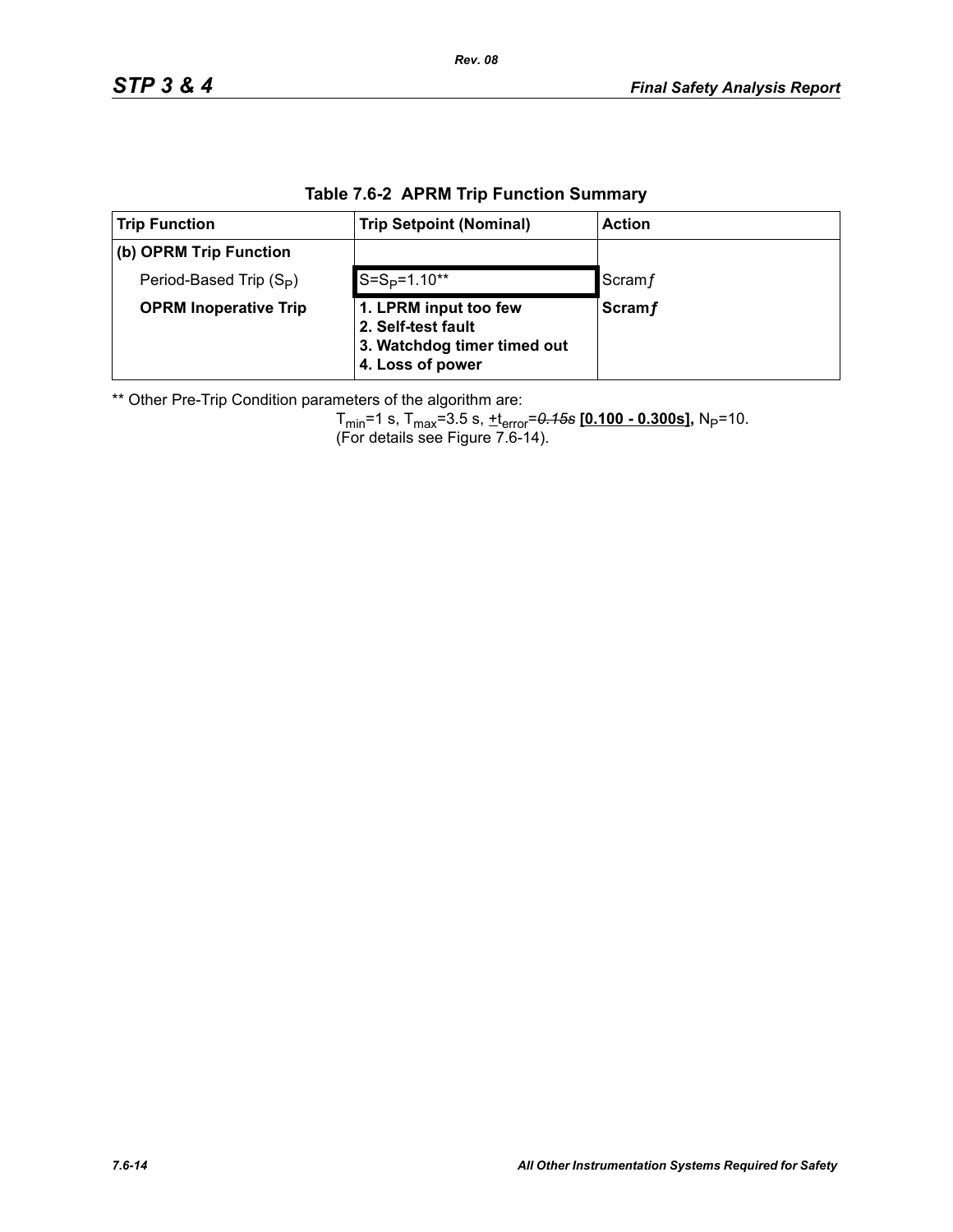#### **Table 7.6-5 Reactor Operator Information for NMS**

- (4) Certain NMS-related information, available on the main control panel, is implemented in software which is independent of the *process computer***plant computer functions**. This information is listed below.
- (5) *CRT***VDU** displays, which are part of the performance monitoring and control system, provide certain NMS-related displays and controls on the main control panel which are listed below:

#### **(ii) SRNM ATWS permissive**

**(qq) APRM ATWS permissive**

Acronyms

*CRT Cathode Ray Tube*

**VDU Video Display Unit**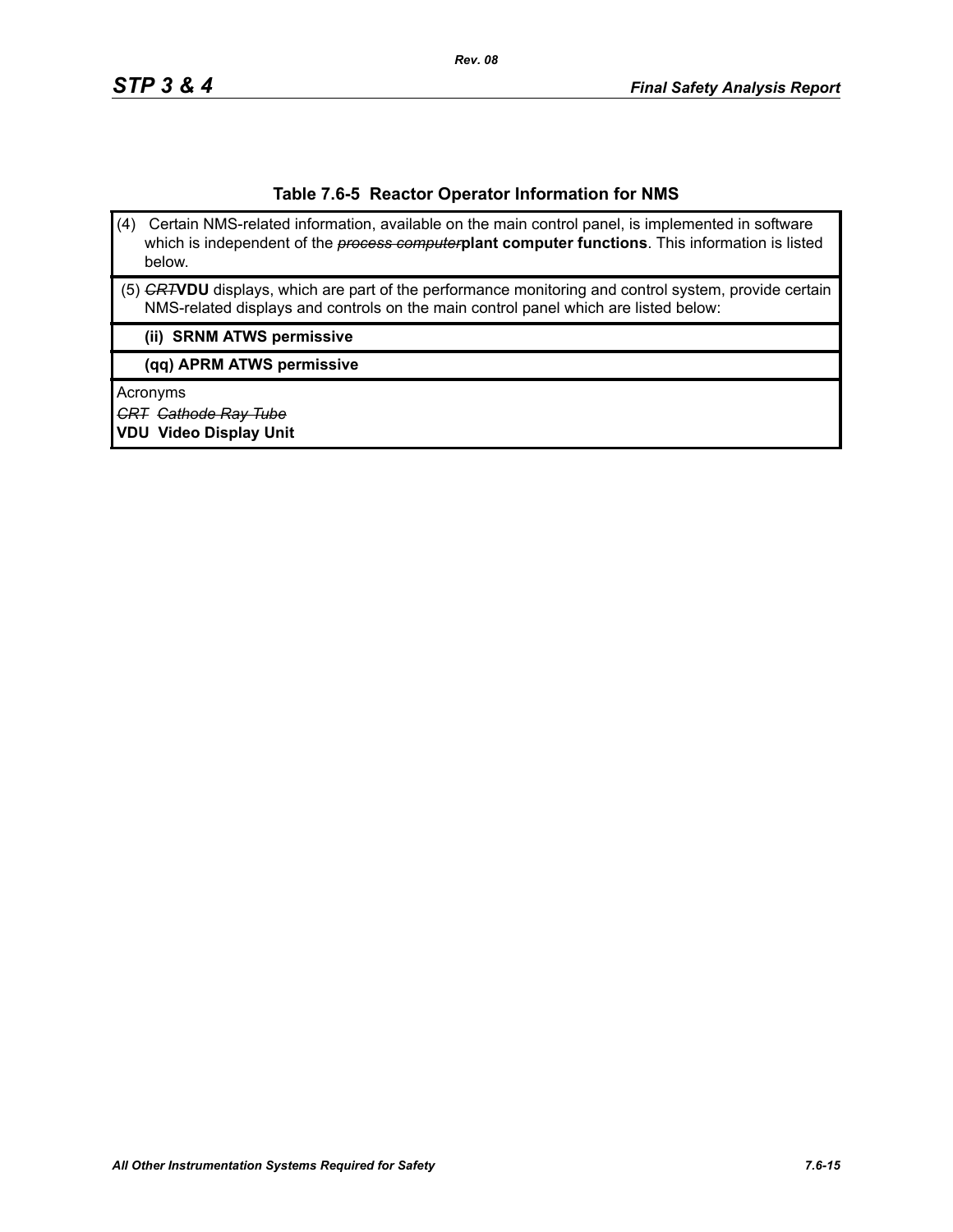The following figures are located in Chapter 21:

- Figure 7.6-1 Neutron Monitoring System IED (Sheets 1 4)
- Figure 7.6-2 Neutron Monitoring System IBD (Sheets 1, 3, 3a, 6,9,9a, 9b, 14, 25, 26)
- Figure 7.6-5 Process Radiation Monitoring System IED (Sheets 1 10)
- **Figure 7.6-11 Suppression Pool Temperature Monitoring System IED** (Sheets  $1, 3$ )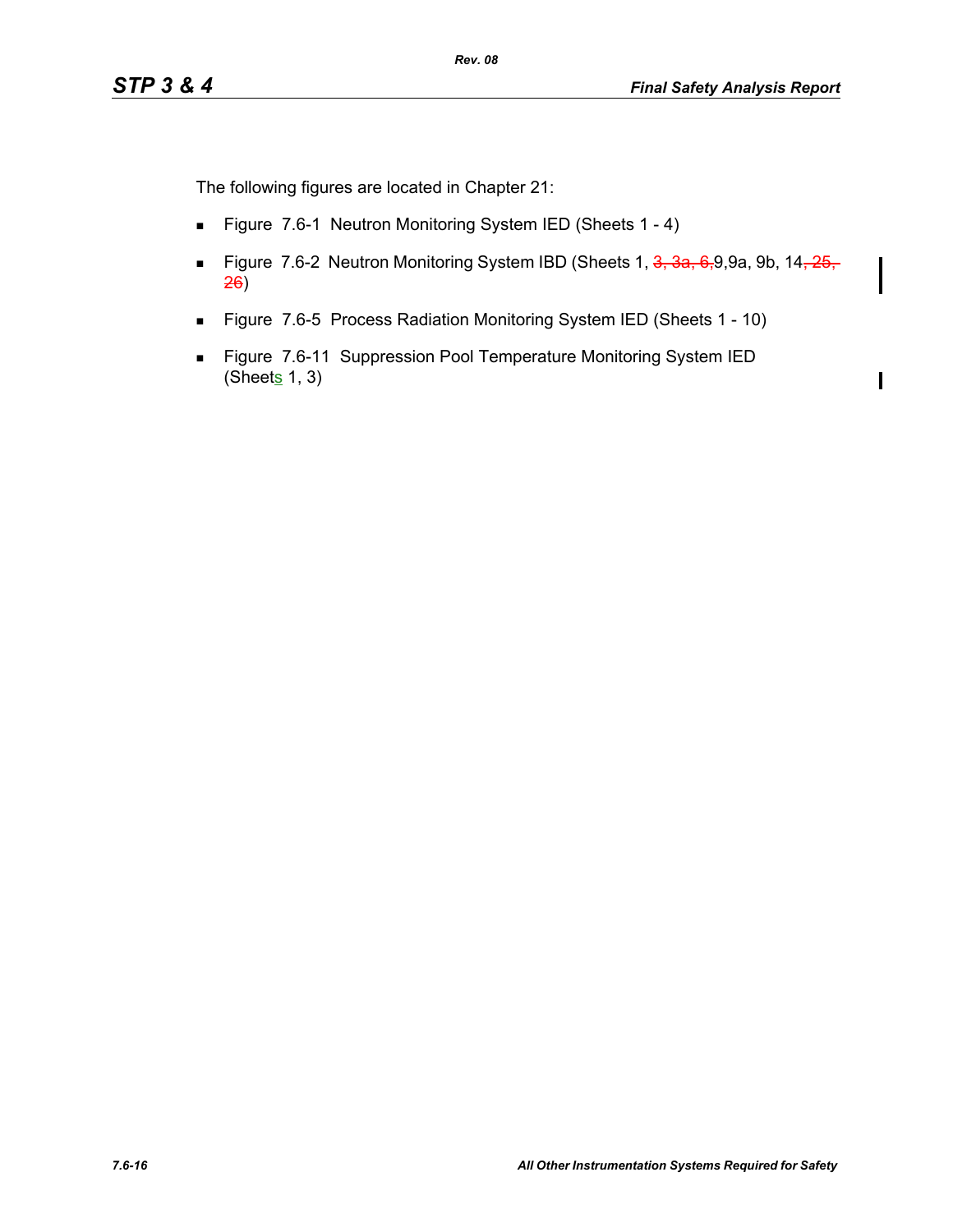

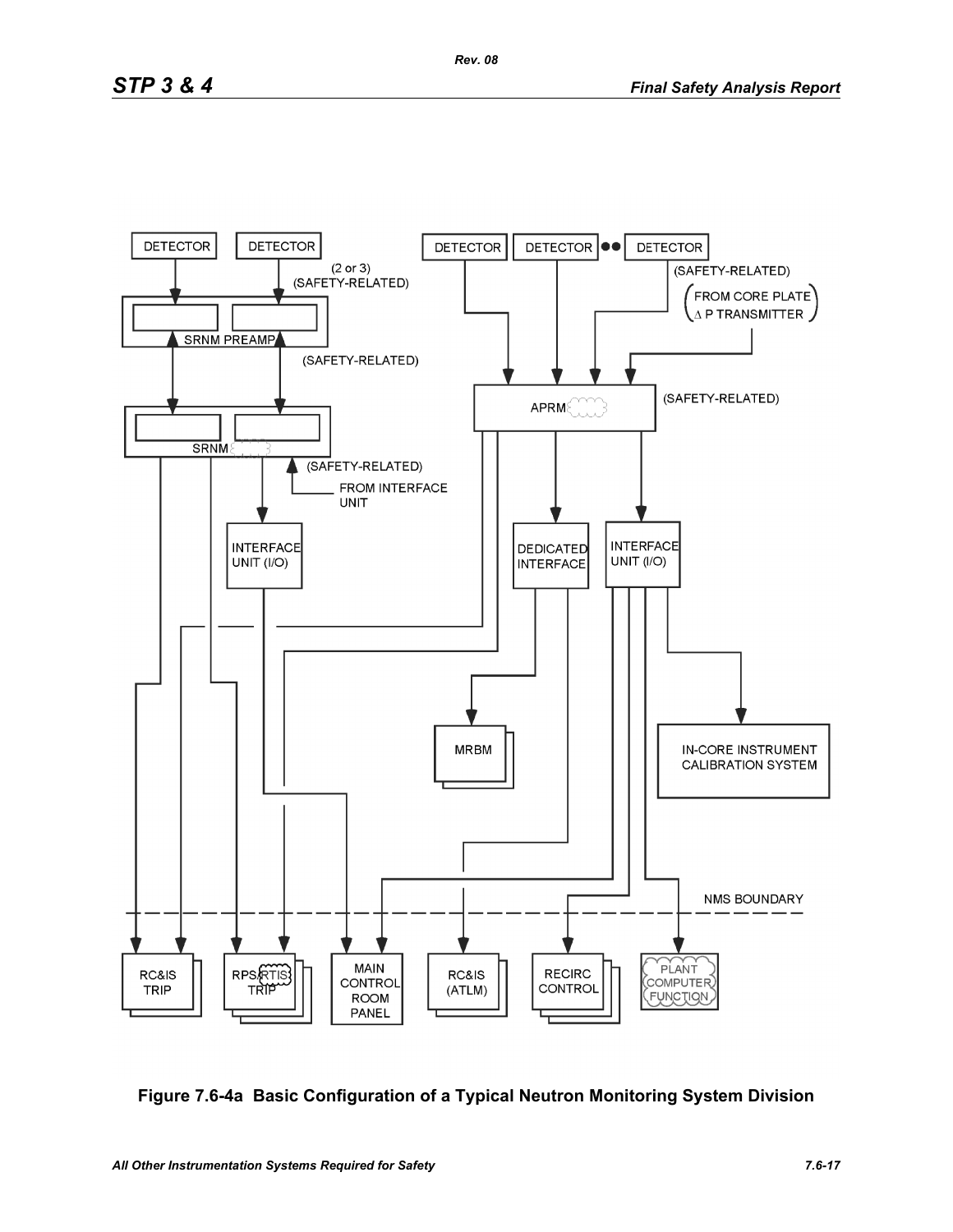

|              | <b>DIVISION I</b> | <b>DIVISION II</b> | <b>DIVISION III</b> | <b>DIVISION IV</b> |
|--------------|-------------------|--------------------|---------------------|--------------------|
| $16^{\circ}$ | TE-001A, E, J, N  |                    | TE-001C, G, L, R    |                    |
| ୲ଢ଼          |                   | TE-002B, F, K, P   |                     | TE-002D, H, M, S   |
| $106^\circ$  |                   | TE-003B, F, K, P   |                     | TE-003D, H, M, S   |
|              | TE-004A, E, J, N  |                    | TE-004C, G, L, R    |                    |
| 196°1        | TE-005A,E,J,N     |                    | TE-005C, G, L, R    |                    |
|              |                   | TE-006B, F, K, P   |                     | TE-006D, H, M, S   |
| $286^\circ$  |                   | TE-007B, F, K, P   |                     | TE-007D, H, M, S   |
| 3229         | TE-008A, E, J, N  |                    | TE-008C, G, L, R    |                    |
|              |                   |                    |                     |                    |
|              |                   |                    |                     |                    |
|              |                   |                    |                     |                    |

**Figure 7.6-9 Instrumentation Location Definition for the Suppression Pool Temperature Monitoring System**